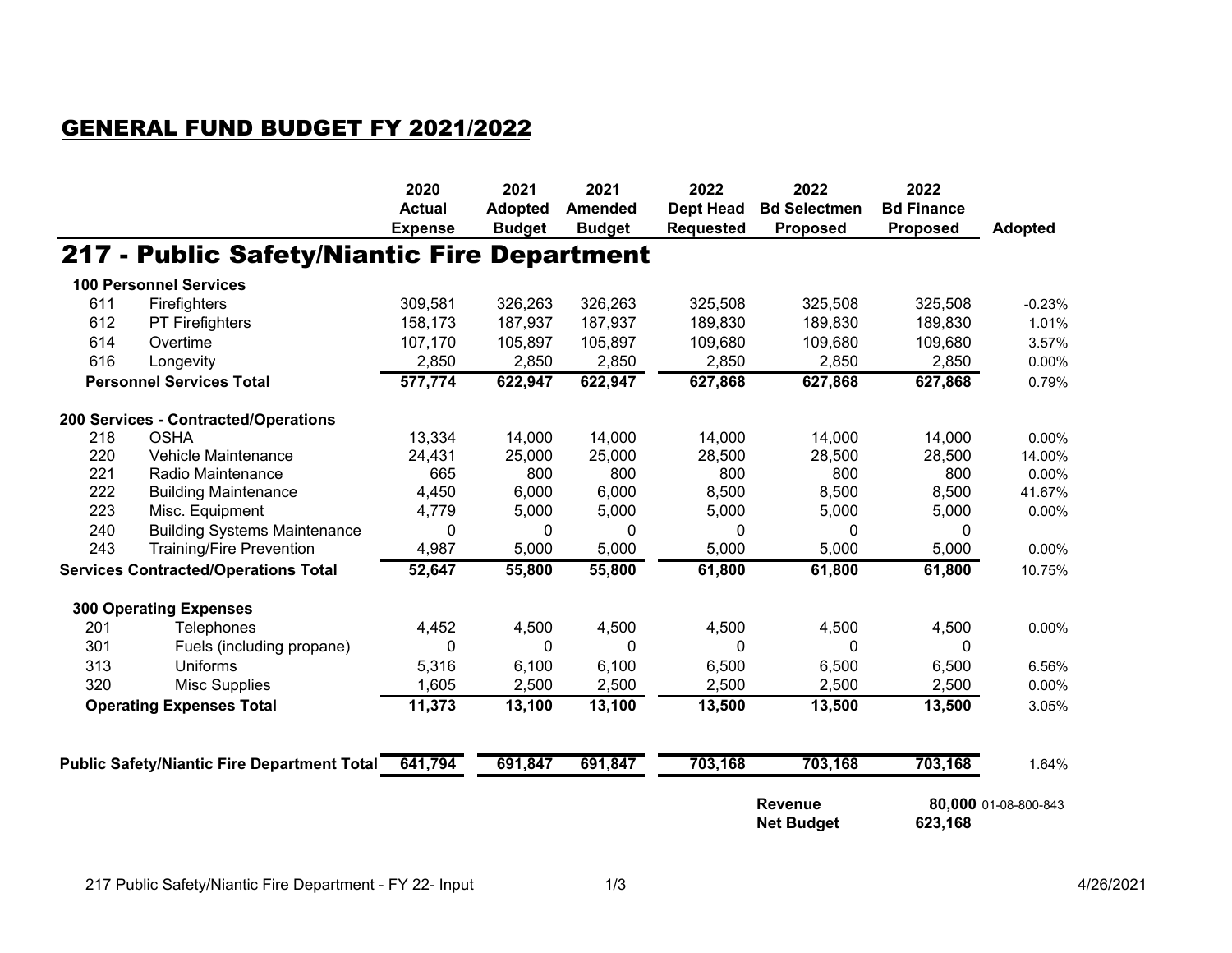**Department Total703,168**

## TOWN OF EAST LYME

**Acct.**

**FY 2021/2022**<br>Budget Input **Dept No. <sup>217</sup> Budget Input DeptPS Niantic Fire Dept**

## **26-Apr-21Account 21/22 Description Budget Supporting Description of Activity 100 Personnel Services**<sup>611</sup> Firefighters 325,508 Reflect salary of 5 full time FF's @40 hrs per week for 52 weeks. 1 of 5 FF salary paid by EL Amb. Pay rates are based on current CBA obligation of 2.25% raise. <sup>612</sup> PT Firefighters 189,830 Reflects salaries for part time FF shifts at night and on weekends. Covers special town events. Cover Full time FF positions when on holidays, sick, vacation, comp, or UBL. Includes 24/7/365 coverage at NFD HQ. 140 hours per week of PT shifts. Computations attached on separate worksheet. **First Selectman reduction of \$18,420 from \$208,250 to \$189,830 to coordinate with current year activity with GWI applied.** <sup>614</sup> Overtime 109,680 Overtime account covers Special Town and Non-Town Events, storms and Full Time FF's Vacation, UBL, Sick, and Comp time, 13 paid holidays <sup>616</sup> Longevity 2,850 0% Increase for this years budget

## **200 Services - Contracted/Operations**

**Personnel Services Total**

| 218 | <b>OSHA</b>         | 14.000 | OSHA account is used for the testing of the apparatus fire pumps, fire hose, nozzles and appliances,<br>ground ladders and the aerial ladder. Flow testing of our self contained breathing apparatus (SCBA),<br>These tests are required annually by OSHA to maintain their certification. SCBA fill compressor<br>repair and maintenance at NFD Station 2 is split with FFD. |
|-----|---------------------|--------|-------------------------------------------------------------------------------------------------------------------------------------------------------------------------------------------------------------------------------------------------------------------------------------------------------------------------------------------------------------------------------|
| 220 | Vehicle Maintenance | 28.500 | Significant amount of budget is on vehicle maintenance. One vehicle B11 (1992) is 29 years old and<br>repairs are becoming more frequent and costly. Vehicle repair prices have increased over the years.<br>Increase due to estimate of \$5800 for new tires on 2 vehicles.                                                                                                  |
| 221 | Radio Maintenance   | 800    | To repair/replace radio batteries and equipment on apparatus and members.                                                                                                                                                                                                                                                                                                     |

**627,868**